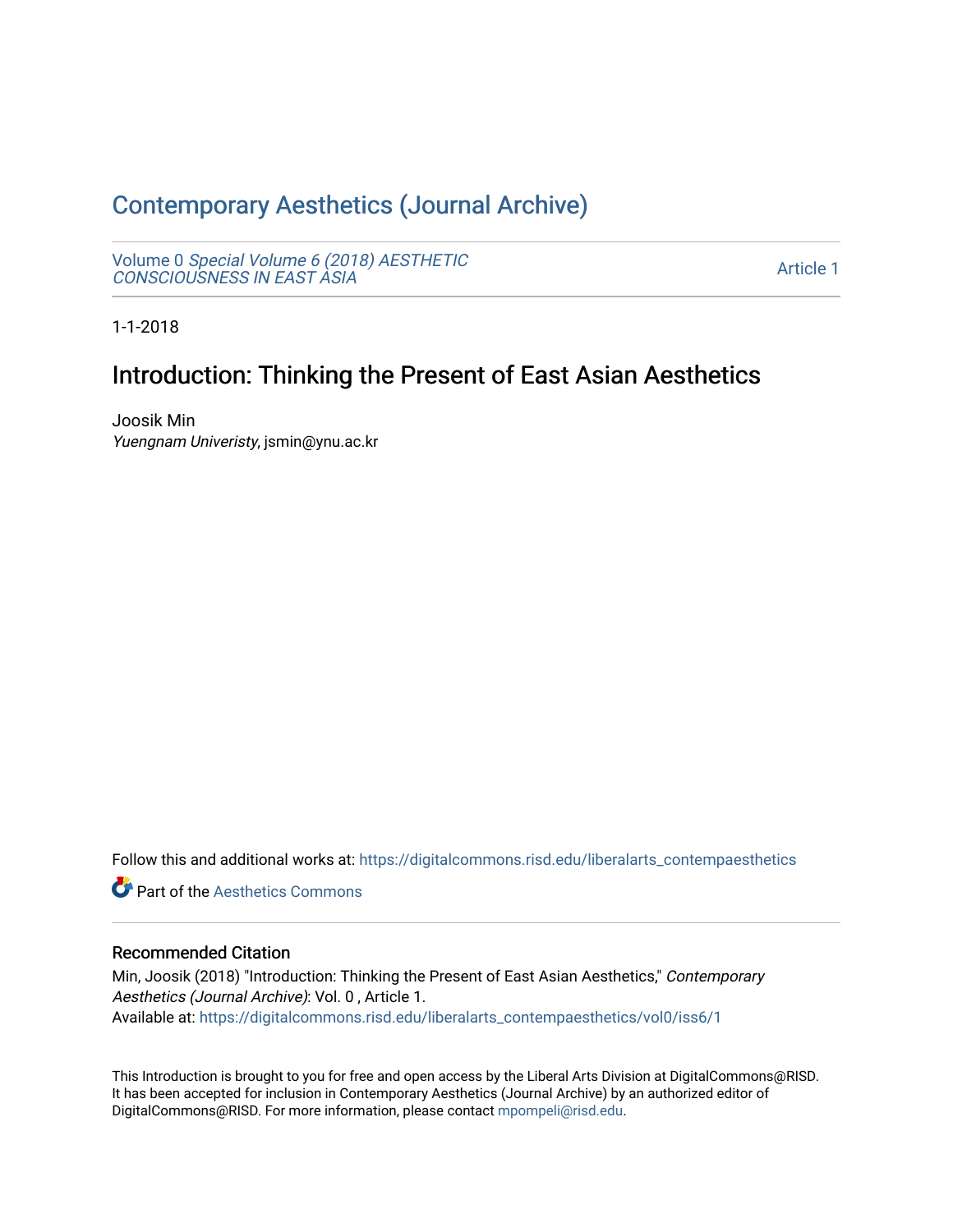# Contemporary<br>A ESTER

**[About CA](https://www.contempaesthetics.org/pages/about.html)**

**[Journal](https://www.contempaesthetics.org/newvolume/pages/journal.php)**

**[Contact CA](https://www.contempaesthetics.org/pages/contact.html)**

**[Links](https://www.contempaesthetics.org/pages/links.html)**

#### **[Submissions](https://www.contempaesthetics.org/pages/guidelines.html)**

**Search Journal** Enter search terms

Search

[Editorial Board](https://www.contempaesthetics.org/pages/editorialboard.html)

[Permission to Reprint](https://www.contempaesthetics.org/pages/reprint.html)

**[Privacy](https://www.contempaesthetics.org/pages/privacy.html)** 

[Site Map](https://www.contempaesthetics.org/pages/sitemap.html)

[Publisher](https://www.contempaesthetics.org/pages/publisher.html)

**[Webmaster](mailto:webmaster@contempaesthetics.org)** 

### **Introduction: Thinking the Present of East Asian Aesthetics**

#### *Joosik Min*

From the viewpoint of the history of civilizations, the twentieth century was an era when the Western impact showed an excessively strong tendency. Also in the academic area there were frequent discussions based on the West's dualistic thinking involving human and nature, rationality and sensitivity, and spirit and body, and in the frame of reasonable and analytic thinking. Now, in the twenty-first century, in which reconciliation and harmony between Eastern and Western cultures are required, it is necessary to elevate the spirit of East Asia by clarifying the principle of East Asian art. It is now time to value the East Asian wisdom that puts great importance on vitality, harmony, and totality while regarding wholeness as a relationship of coexistence, harmony, and supplementation.

It was in the modern Western world that aesthetics was named as a field of study and its system started to be established. However, since very long before, in the Chinese character cultural sphere of East Asia, unique aesthetic consciousness has been developed and aesthetic reflection has also been actively promoted. Why should attention be paid to the study on East Asian aesthetics now? Basically, China, Korea, and Japan are countries with a long history and an abundance of aesthetic ideas. Nevertheless, there have not been many studies on East Asian aesthetics. This is because even when studying the humanities, people in these countries were required to consciously seek precise methods. Thus, they needed to fully grasp the academic traditions of the West and were so interested in Western ideas that they neglected to academically investigate the aesthetic ideas of East Asia, to which they belonged. However, the fact that there are just a few studies on East Asian aesthetics does not mean that East Asian aesthetic ideas are themselves weak.

Now, in the new century, a more integrated and higher-level aesthetics based on the panhuman perspective is required. In that sense, studies on East Asian aesthetics will have to be more actively conducted. Various challenges of our times need to be solved on the basis of values where the diversity and universality of our culture can coexist, and the Eastern and Western civilizations, nature and humans, and tradition and modernity can have a symbiotic relationship. It is necessary to rescue a humanity lost by mechanical technology, purify the human spirit through the restoration of sensibility, and concentrate on environmental protections by recognizing the blessings of nature. The wisdom to help address these issues has to be found in the East Asian tradition.

What is a priority for East Asian aestheticians is a thorough analysis and interpretation of classical writings about aesthetics based on detailed annotation. It is necessary to systematically organize the classical works that reflect aesthetic reasoning in various aspects of East Asian ideas, including Confucianism, Buddhism, and Taoism. What is also important, in addition, is to fully examine how the major concepts of aesthetics, such as *qiyun shengdong* (spirit of resonance), and *xing* (excitement)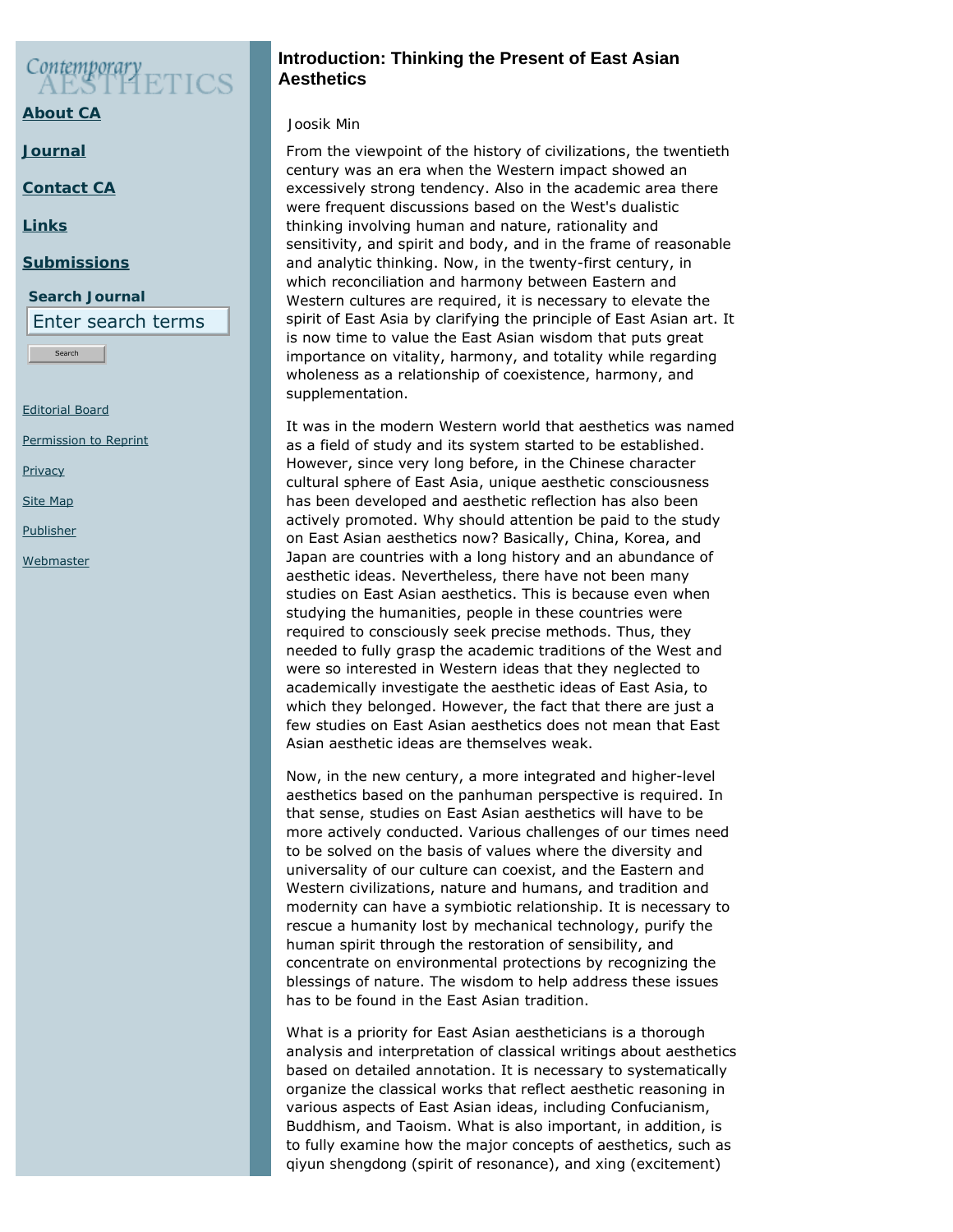have been established and changed and to clarify the contemporary meanings they hold. Also, a comparative study needs to be carried out to identify how these concepts have developed in China, Korea, and Japan. In this regard, joint research among scholars from East Asian countries is requested. In other words, overall and comprehensive reviews should be accompanied, for example, with regard to how Confucian ideas promoted by Confucius and Mencius developed to influence Zhu Xi and, further, how they were developing in Korea's Joseon Dynasty period and emerging in Japan's Edo period.

Korean aesthetics and Japanese aesthetics have so far been studied separately in each country, but in the future it is necessary to deeply examine the influence and relationship of the two in connection with Chinese aesthetics and their own development. For instance, *Wenxin Diaolong* (*The Literary Mind and the Carving of Dragons*), *Shipin* (*Poetry Grading*), *Li-tai ming-hua chi* (*Record of Famous Painters of All the Dynasties*), and *Shupu* (*Treatise on Calligraphy*) and scriptures such as "The Analects of Confucius" and "The Book of Odes," are not only classics of China but are considered classics for the Koreans and the Japanese, just as the *Poetics of Aristotle* is now viewed as a classic for Westerners and beyond, in addition to the Greeks. Of course, there are such valuable classics even in Korea and Japan. Therefore, we need to clarify the meanings of these classical East Asian aesthetic ideas in contemporary society and try to find out the hidden issues.

For example, the Lay Judge Theory, which is represented in the *Twenty-Four Properties of Poetry,* created by Sikong Tu, reveals the character of East Asian aesthetics. Thus, it is also necessary to examine, from an overall perspective, how this Lay Judge Theory has been discussed according to region and era even within the same Chinese character cultural sphere. Although it is of course important to compare East Asian aesthetics and Western aesthetics from a macroscopic viewpoint, a comparative study on aesthetic ideas among East Asian countries should never be neglected. Dignity is an interesting concept that supports the explanation of the relationship between the personality of an artist and his or her works of art, and embraces both norms and self-expression in the arts. These discussions suggest that the principle of evaluating and judging a person becomes a basis in understanding the arts, including literature.

Based on such research results, the composition of a history of East Asian aesthetics should also be considered. Usually, the history of aesthetics refers to history of Western aesthetics. As a result of Chinese scholars' steady efforts, in recent times a number of books titled *History of Chinese Aesthetics* were also published. Now, it is time to compose a history of East Asian aesthetics in the more comprehensive sense of moving one step forward to encompass Korea, China, and Japan. In fact, it is not too much to say that the last hundred years were marked by consistent antagonism and confrontation instead of mutual exchange among the three countries under the colonial system of imperialism and the ideological conflict of the Cold War. In order to compose a history of East Asian aesthetics, mutual exchange will have to be more active among East Asian aestheticians. They should set the writing of a history of East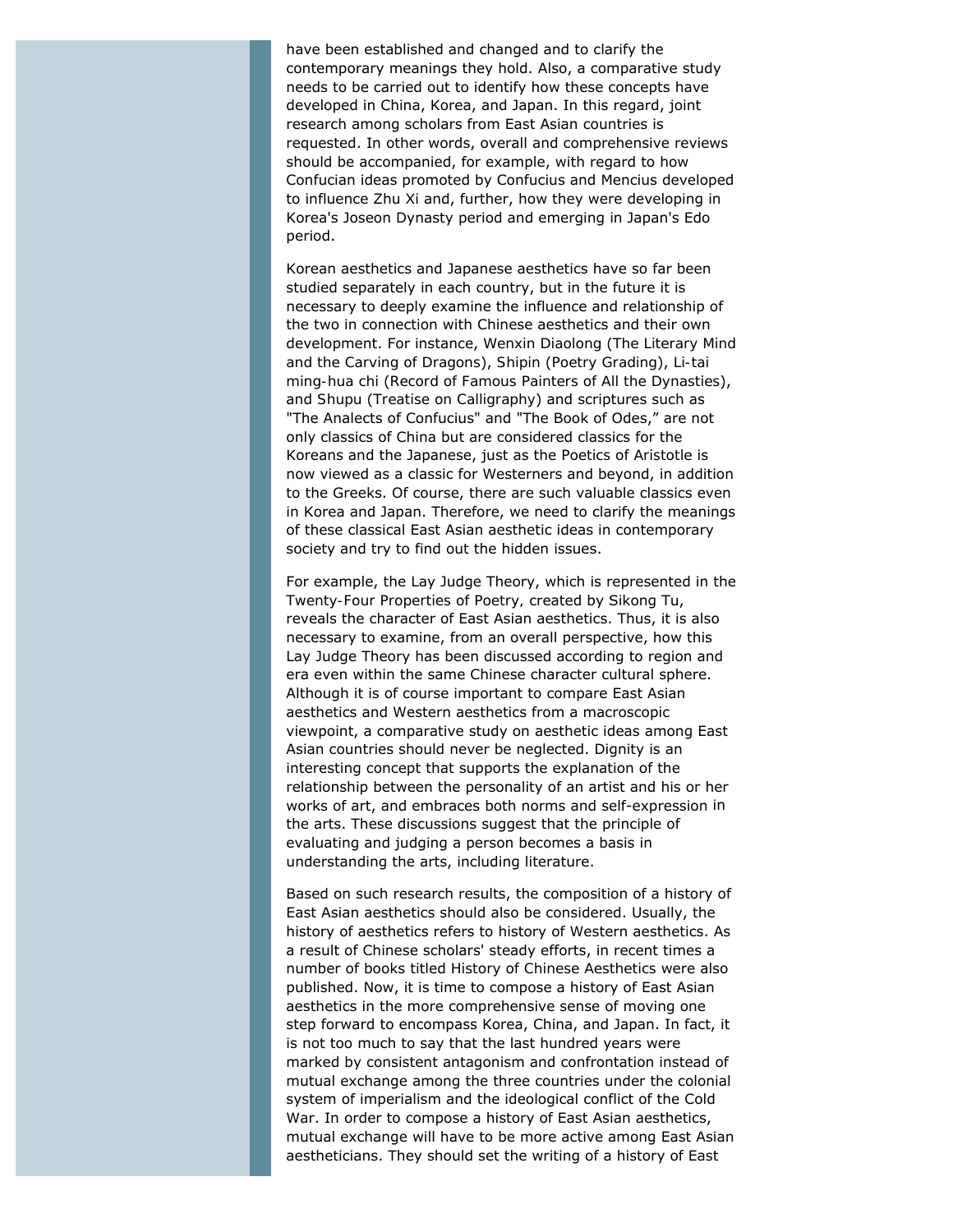Asian aesthetics as a joint research project and go through deep discussions to establish its composition.

It is true that the three countries, Korea, China, and Japan, have so far shown considerable differences in political systems and economic structures. Nonetheless, these countries have one thing in common: the tradition and history of the Chinese character cultural sphere. Based on this affinity related to cultural tradition, the three countries need to cultivate a comprehensive East Asian aesthetic culture. Just as cultures were actively exchanged around East Asian regions in the era when "Japanese envoy to China in the Dang dynasty" and "Korean missions to Japan," which refer to diplomatic envoys dispatched to foreign countries, played an active role, East Asian culture will have to bloom again. The formation of character through arts, which refers to the spirit of enhancing one's personality by undertaking in-depth studies, discussing tastes, and loving art, is at the core of East Asian aesthetic culture. This is set apart from the logic of politics and economy. It is a way for human formation based on refinement and personality.

East Asian aesthetic ideas have appeared in various forms depending on era and region but they share some common and consistent characteristics at the root. For East Asian people, Tao is the origin of the self and the world. Tao means the principles and laws encompassing the mysteries of Mother Nature from heaven and earth or the cosmic order that rules this world. All forms, including human beings, are created by the action of Tao. Therefore, each of the East Asian peoples regards Tao as the basis of individual existence, bringing unique value to it. The absoluteness of Tao is divided up among them, and, at the same time, Tao maintains absoluteness in such a way. It is embodied in a separate object, and each object symbolizes Tao. Although arts are different in terms of art forms, including poetry, writing, painting, and music in East Asian regions, they commonly express Tao as the mysteries of heaven and earth and the Tao of humanity that lays Tao as the mysteries of heaven and earth at its root. Just as Laozi said, "Human beings follow the earth; the earth follows the heaven; the heaven follows Tao; Tao follows nature," all human activities ultimately belong to Mother Nature. In that sense, East Asian people have the wisdom of always adapting themselves to nature and living together with it.

The East Asian traditional arts of painting and calligraphy use a brush. In particular, with the development of ink paintings, brush and ink became the basis of the formative arts. Here, various changes were made in the form of dots and strokes and the manner of handling a brush, including thin or thick dots and strokes and light or heavy or slow or quick motions. Thus, abundant, dynamic, energetic, internally tensioncausing, and flexible drawing lines appear. The subtle changes in the ups and downs of the drawing lines bring lively movements to the ink painting. In addition, it contains a variety of spiritual flavors, such as majestic brushstroke, beautiful brushstroke, upright brushstroke and elegant brushstroke. Such various, free, formative beauty of brush and ink made it the ultimate ideal to match the profound and mysterious formative force in which the mysteries of heaven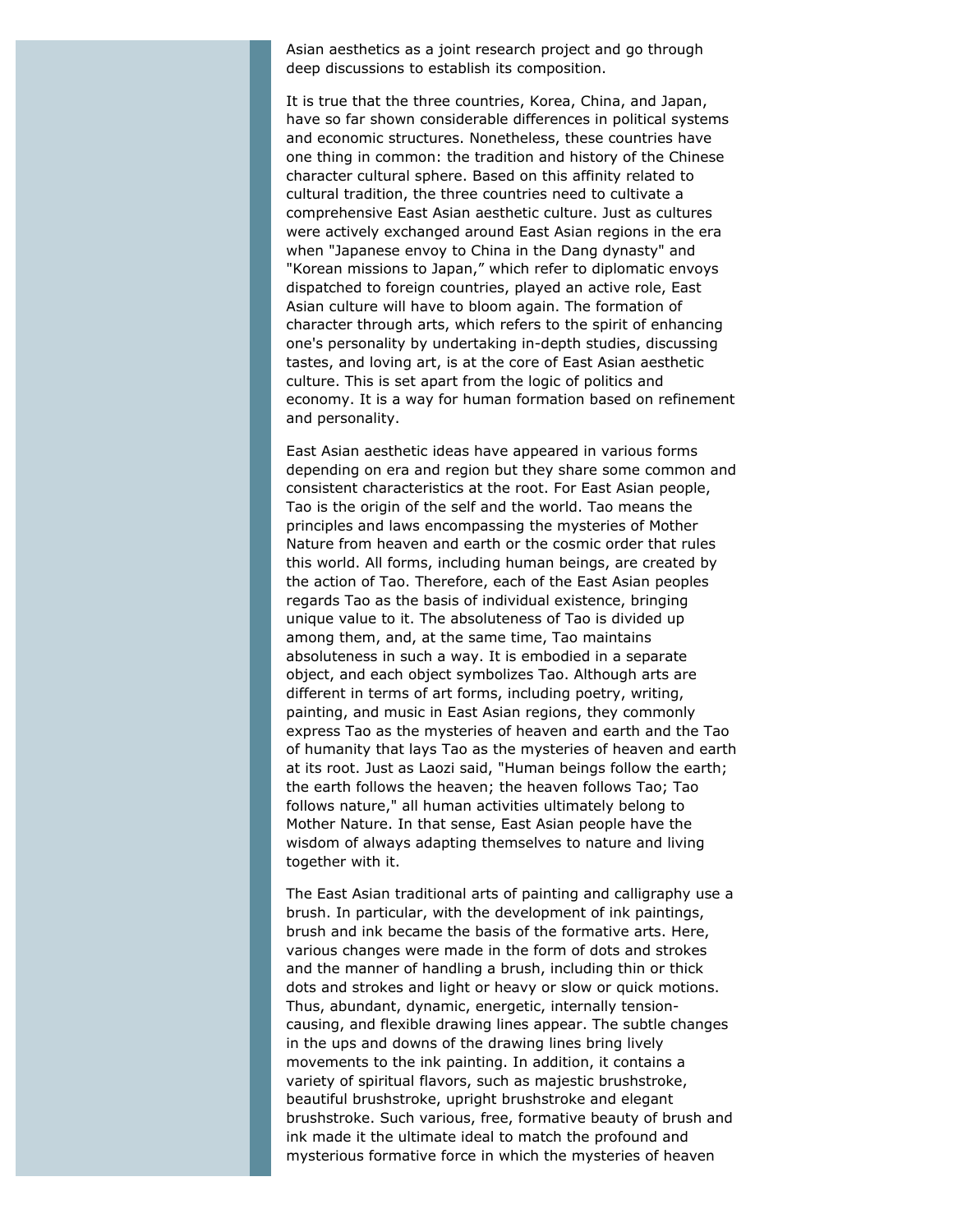and earth activate themselves. Like this, the tradition of East Asian art is filled with delicate sensibilities and refined emotions.

The lively motions of endlessly-changing dots and lines shaped by a brush more intensely express the inner moods through the infinite change of hues coming from lights and shades of ink color. The ink color in painting and calligraphy is black, as a single color, but it is a single color that contains all changes and infinite diversity. Therefore, it is possible to freely express the world of beauty that can never be represented by using multiple colors. The black color of ink excludes extra things, such as ornamental or noisy beauty, and instead represents only essential, fundamental, and original things. In this sense, it has simplicity. It is also uncomplicated, in the sense of unifying towards the inside rather than dispersing towards the outside. In addition, the color directs the human mind to infinite depth and original calmness rather than loudly stimulating it. The original calmness is not a simple calmness but calmness in the midst of commotion that holds all motions inside. There, a kind of darkness can be felt, but it is also not simple darkness but darkness that composedly calms the human mind, stabilizes it quietly, and unifies it internally and deeply. Such artistic viewpoint is in stark contrast to the experimentalism or exhibitionism shown in contemporary Western arts.

The essence of East Asian art thoughts lies in regarding creation of the arts, including formative art, as a matter of mind and expressing them as a mind. Of course, all arts are designed to express the impression of human life and have two sides of form and mind. However, European art puts form above mind while East Asian art places more importance on mind. Thus, the latter is characterized by art of mind and spirit. The art of mind and spirit means one that expresses an artist's mind that views the mind of heaven and earth as his or her own mind, or the one that expresses an artist's spirit that views the spirit of the universe as his or her own spirit, instead of expressing individual arbitrary views. In short, East Asian art is an art created by an artist who expresses his or her root of life as a form and embodies the self-awareness of Tao.

In East Asia, skill and Tao, or courtesy and virtue, have long been distinguished from one another. The idea of putting Tao above skill and virtue above courtesy has so far continued. Virtue refers to Tao experienced and realized by artists. Those who achieved the self-awareness of Tao were considered to be true artists. Moreover, the idea of seeing artworks as a reflection of the personality of the creator is deeply rooted. Therefore, the unity of artistic value and personal value was stressed. In this regard, the creators of music and paintings and calligraphy gradually became intellectuals from the bureaucratic class and were required to harmonize courtesy and virtue or skill and Tao. For example, since making paintings requires a high level of spirituality, such as vitality or superb spirit, the creator must have an excellent personality that is different from a mere professional artist.

Another characteristic of East Asian aesthetics is the unity of poetry, calligraphy, and painting. The art forms, which express the impression of human life, have individual originalities but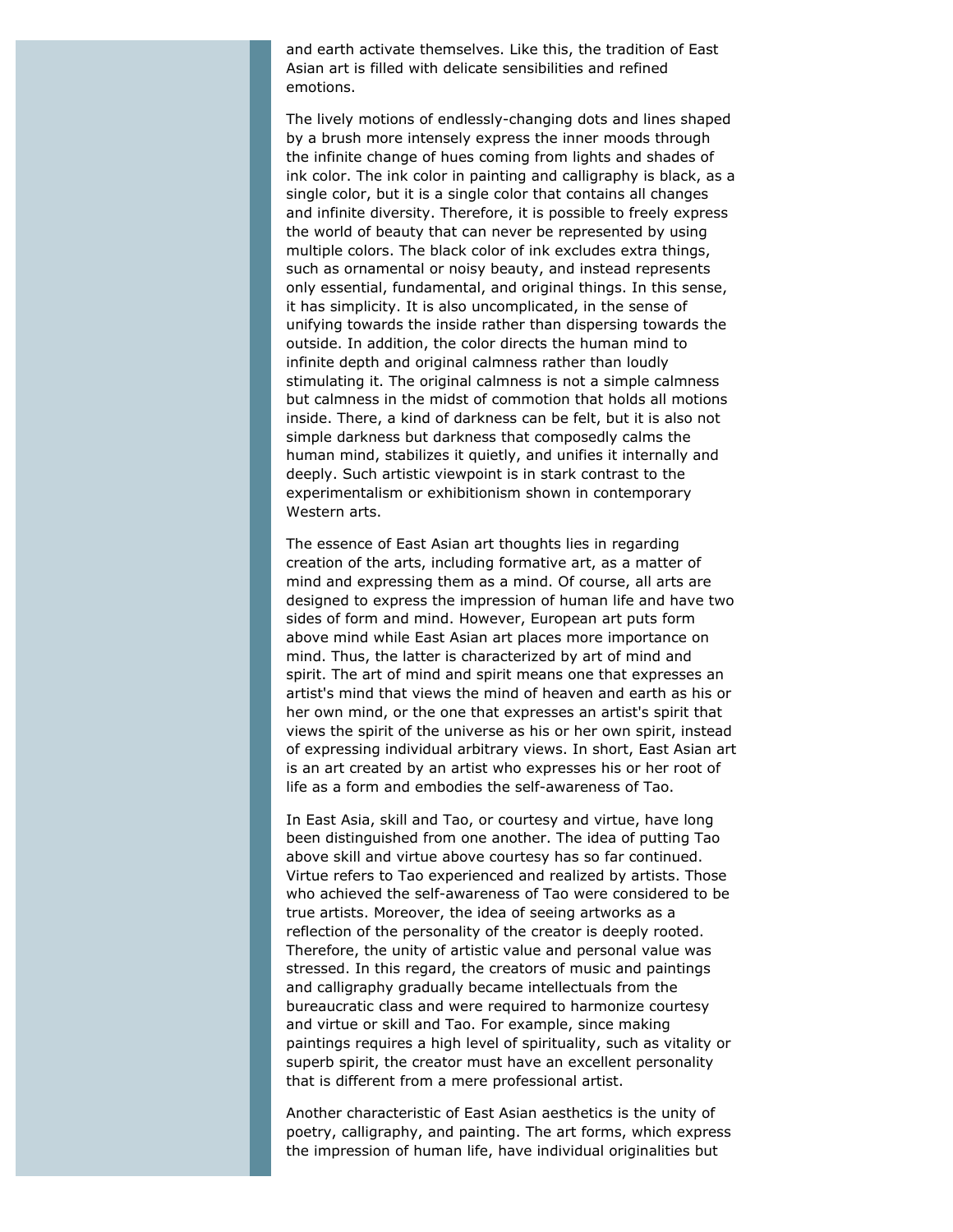are inseparably linked to one another at the root. Literary painting is an art of not drawing the form of an object but drawing the creator's will by borrowing the form of an object. Poetry, calligraphy, and painting are the same in that they are art forms that deeply express the will, and they are mutually combined and unified in an artwork. Poetry, calligraphy, and painting are a means to express the originality and wholeness of impressive human life in a multifaceted and diversified style.

In East Asia, learning has long been regarded as a way for humans to lead a great life in society. Since practice is a priority, learning is deeply connected to the fields of ethics and education. The tradition of aesthetics for human formation, which has influenced East Asian aesthetics since the era of Confucius and Mencius, was established in the form of aesthetic education in China in modern times. There are also theories of aesthetic education or art education in the West but, in East Asia, aesthetics itself so certainly represents the character of aesthetic education that it is expected to be facilitated.

The activities of the International Conference of Aesthetics have so far been limited to studies on Western aesthetic ideas, especially by Western people. However, in the turn of the century, new types of self-reflection and self-awareness on East Asian aesthetics are emerging. While the ICA was held fourteen times in the twentieth century, beginning in Berlin, Germany in 1913, none of East Asian countries became a host country. In 2001, the fifteenth conference was eventually held in Japan under the theme of "Aesthetics of the 21st Century," and a special department of East Asian aesthetics was also arranged. The hosting of the ICA in East Asia is judged to be a great opportunity to attract Westerners' attention to East Asian aesthetics. Since then, as the ICA was held in Beijing, China in 2010 and Seoul, Korea in 2016, the role of East Asian aesthetics became more prominent. This can lead to a new turning point in the study on aesthetics. Meanwhile, in 1998, an academic conference on transcultural aesthetics was held in Sydney, Australia, and in October 2000, a meeting on the same topic was held in Bologna, Italy, as an extension of the conference. In addition to the growing interest of Western people in the East Asian aesthetics, self-reflection has also strongly appeared within East Asian countries.

It is fortunate that the 1st International Conference of Eastern Aesthetics was held, though belatedly, in Hohhot, China in July 2000. There, about 70 scholars from China, Korea, and Japan gathered to hold a great debate. Indeed, its start is academically significant. As East Asian aestheticians proposed, conducted, and operated the conference themselves, new topics and methods for discussions, which have never been dealt with by Western aestheticians, were presented. Although academic exchanges have been poor due to various circumstances in East Asian regions, various methods for mutual exchange were discussed at the conference, including hosting a symposium under a common theme by regularly holding this meeting. Since then, the conference has been held by one of the three countries, China, Korea, and Japan, in order, every two years and thus has been established as a platform for active discussions.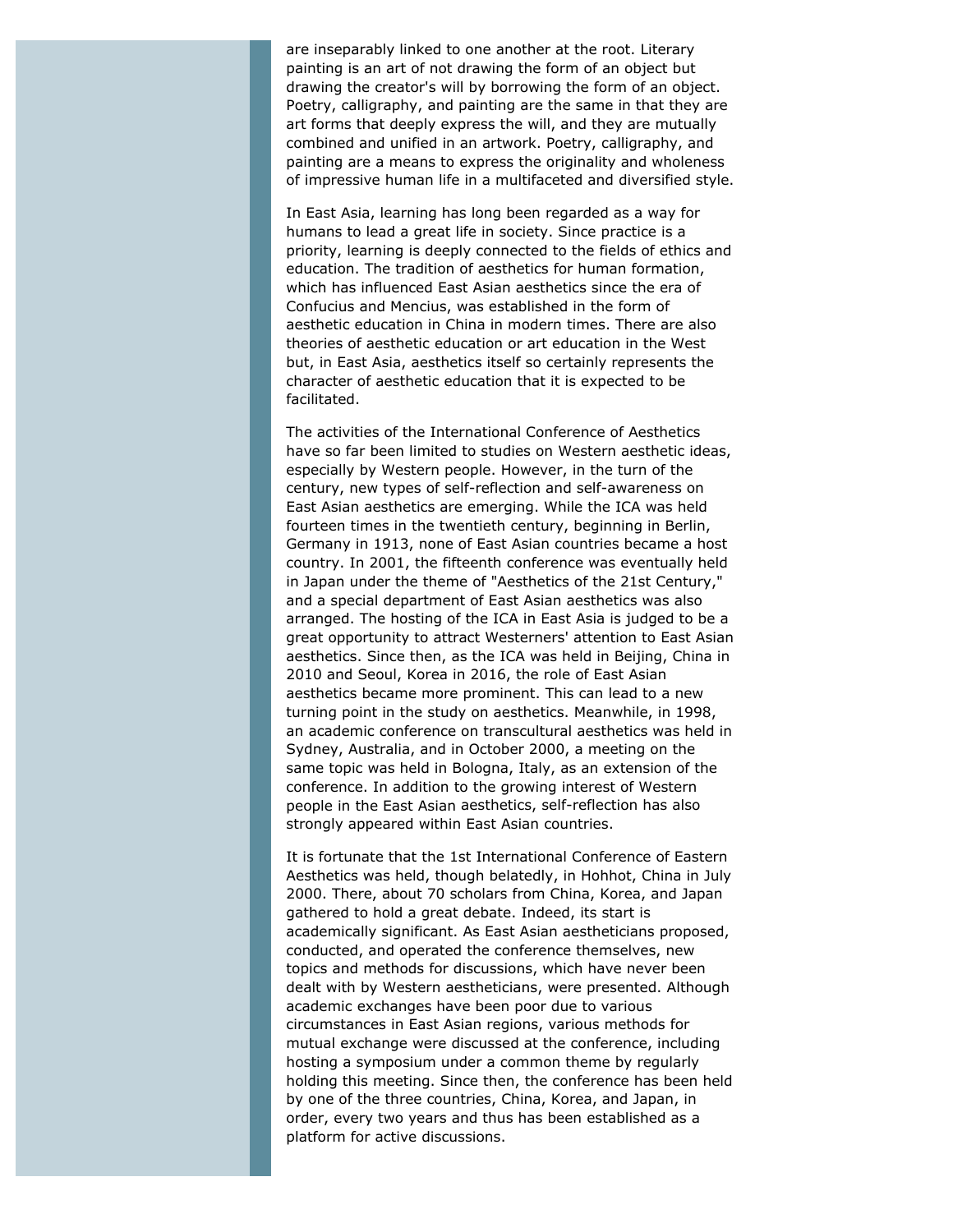Today, most students, especially in Korea and Japan, initiate their aesthetic studies largely indebted to Western aesthetic ideas. Young researchers are so familiar with the modern system of Western aesthetics, such as research subjects, topics, and methods, that they do not have a unique critical mind based on their cultural traditions. By deeply recognizing the fact that the terms of beauty, art, and aesthetics that are currently used are the translated words made in the process of accepting Western studies, a new framework for learning, capable of fully encompassing the diversified areas of East Asian aesthetic culture, should be established. Now, it is necessary to undertake aesthetic study with the contents built up on their own cultural traditions.

In recent years, from the perspective of Westerners, the problems derived from their own cultural traditions and their solutions have been actively sought. In the postmodern era, in which the cultural and ideological movements to overcome the Western modernity are becoming visible, the aspects of art and aesthetics started to change dramatically. In this context, greater attention is being paid to East Asian culture and art. This is not interpreted, as in the past, at the same level as simple intellectual curiosity or exotic hobbies. East Asian culture and art are accepted as wisdom of life, to make a new breakthrough of the human civilization that has reached the limit in a certain sense.

In the twenty-first century, in addition, East Asian aestheticians also began to pay attention to their own cultural and artistic traditions and to focus on the discovery and creation of East Asian values for a new era. Indeed, East Asian aesthetic ideas direct us to rethink about the destruction and loss of humanity caused by the values in the era of machinery and technology; the destruction of nature derived from too much emphasis on production and development; and what is the true human value. This will lead to important studies that support beauty and art, and at the same time will play a major role in preparing the future direction and value of ecological life.

I am very pleased that this time, *Contemporary Aesthetics*, the internationally renowned journal, has published a special issue about East Asian aesthetics. For the publication of this special issue, I have asked the nine scholars from China, Korean, and Japan to contribute articles. Then, the topics that they freely presented were classified into three parts: nature and environment; life and human cultivation; and art and creation. I would like to deeply thank Professor Arnold Berleant, the chief editor of CA for suggesting and leading this special issue to be published, and Professor Ken-ichi Sasaki of University of Tokyo for encouraging me during the period of preparation and giving me a lot of advices.

#### Joosik Min, Guest Editor [jsmin@ynu.ac.kr](mailto:jsmin@ynu.ac.kr)

Joosik Min is currently Professor of Aesthetics at Yeungnam University and the former President of Korean Society of Aesthetics. He is chief organizer of International Conference of Eastern Aesthetics. His research interests include Korean